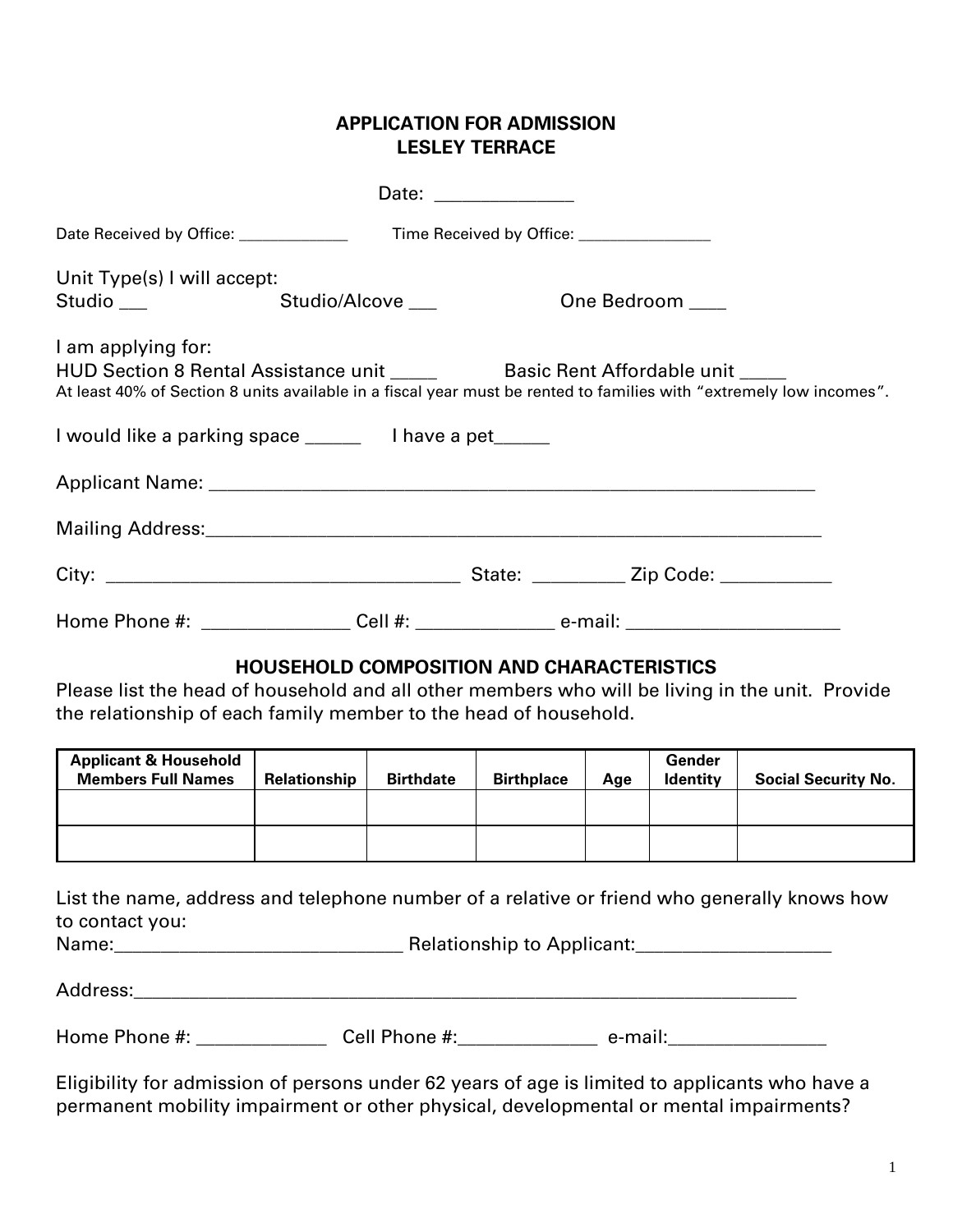If you are under 62 please provide the name and address of a physician who will verify an impairment.

| <b>INCOME INFORMATION</b><br>Is another individual guaranteeing payment for your rent and other fees? YES ____ NO ___ |  |
|-----------------------------------------------------------------------------------------------------------------------|--|
|                                                                                                                       |  |
|                                                                                                                       |  |
| <b>ANNUAL INCOME INFORMATION</b>                                                                                      |  |

**Indicate annual household income from all sources including income from family support and self-employment:**

Anticipated annual income over next 12 months: \$

For each type of income that your household receives, provide the source of the income and the gross monthly amount of income to be expected from that source during the next 12 months.

| <b>Names of Applicant &amp;</b><br><b>Household Members</b> | <b>Source/Type of Income</b> | <b>Gross Monthly Amount of</b><br><b>Income</b> |
|-------------------------------------------------------------|------------------------------|-------------------------------------------------|
|                                                             |                              |                                                 |
|                                                             |                              |                                                 |
|                                                             |                              |                                                 |

## **ASSET INFORMATION**

List all assets including checking and savings accounts, IRA's, Keough Accounts, and Certificates of Deposit of all household members. Include any amounts disposed of during the past two years.

| <b>Asset</b>    | <b>Bank</b> | <b>Current Balance</b> |
|-----------------|-------------|------------------------|
| Checking        |             |                        |
| Savings         |             |                        |
| CD              |             |                        |
| Investments     |             |                        |
| Other (specify) |             |                        |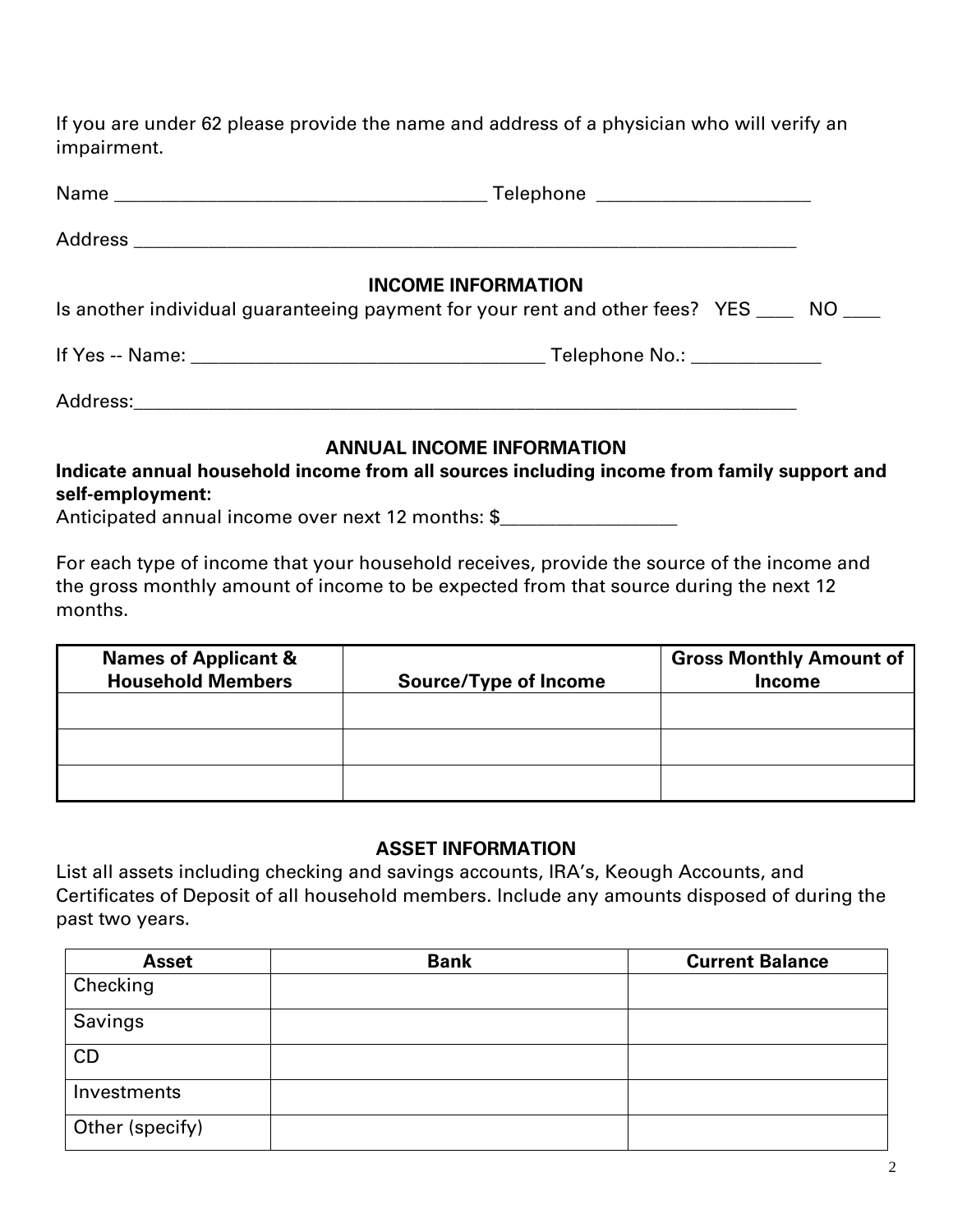## **PROPERTY INCOME**

| Do you own real estate? Yes                            | If yes, state appraised value: $\frac{1}{2}$ |  |
|--------------------------------------------------------|----------------------------------------------|--|
| Indicate annual income earned from property rental: \$ |                                              |  |

Do you own any personal property held as an investment including artwork, antiques, coin or stamp collections, etc? Yes \_\_\_\_\_\_\_ No \_\_\_\_\_\_\_ If yes, indicate type and appraised value: \$\_\_\_\_\_\_\_\_\_\_\_\_\_\_

Have you disposed of any asset for less than fair market value within the last two years? Yes \_\_\_\_\_\_\_\_ No \_\_\_\_\_\_\_\_\_ If yes,

explain:\_\_\_\_\_\_\_\_\_\_\_\_\_\_\_\_\_\_\_\_\_\_\_\_\_\_\_\_\_\_\_\_\_\_\_\_\_\_\_\_\_\_\_\_\_\_\_\_\_\_\_\_\_\_\_\_\_\_\_\_\_\_\_\_\_\_\_

\_\_\_\_\_\_\_\_\_\_\_\_\_\_\_\_\_\_\_\_\_\_\_\_\_\_\_\_\_\_\_\_\_\_\_\_\_\_\_\_\_\_\_\_\_\_\_\_\_\_\_\_\_\_\_\_\_\_\_\_\_\_\_\_\_\_\_\_\_\_\_\_\_ If yes, what is current market value of the property or asset? \_\_\_\_\_\_\_\_\_\_\_\_\_\_\_\_\_\_

### **MONTHLY EXPENSES**

| Rent or house payment and maintenance                   | \$      |
|---------------------------------------------------------|---------|
| Food and household supplies                             | \$      |
| Utilities and telephone                                 | \$      |
| Clothing                                                | \$      |
| Medical and dental payments                             | \$      |
| Insurance (life, health, accident, etc.)                | \$      |
| Child, spousal support (prior marriage)                 | $\cdot$ |
| Transportation & auto expenses (insurance, gas, repair) | \$      |
| Car payments                                            | \$      |
| Other installment payments (itemize)                    | \$      |
| 1.                                                      | \$      |
| 2.                                                      | \$      |
| Laundry and cleaning                                    | \$      |
| Entertainment                                           | \$      |
| Other                                                   | \$      |
| <b>TOTAL MONTHLY EXPENSES</b>                           | \$      |

#### Handicapped Families Only:

Do you require an apartment to accommodate a severe mobility impairment? Yes \_\_\_\_ No \_\_\_\_

Do you require an apartment equipped to accommodate a visual/audio disability? Yes \_ No \_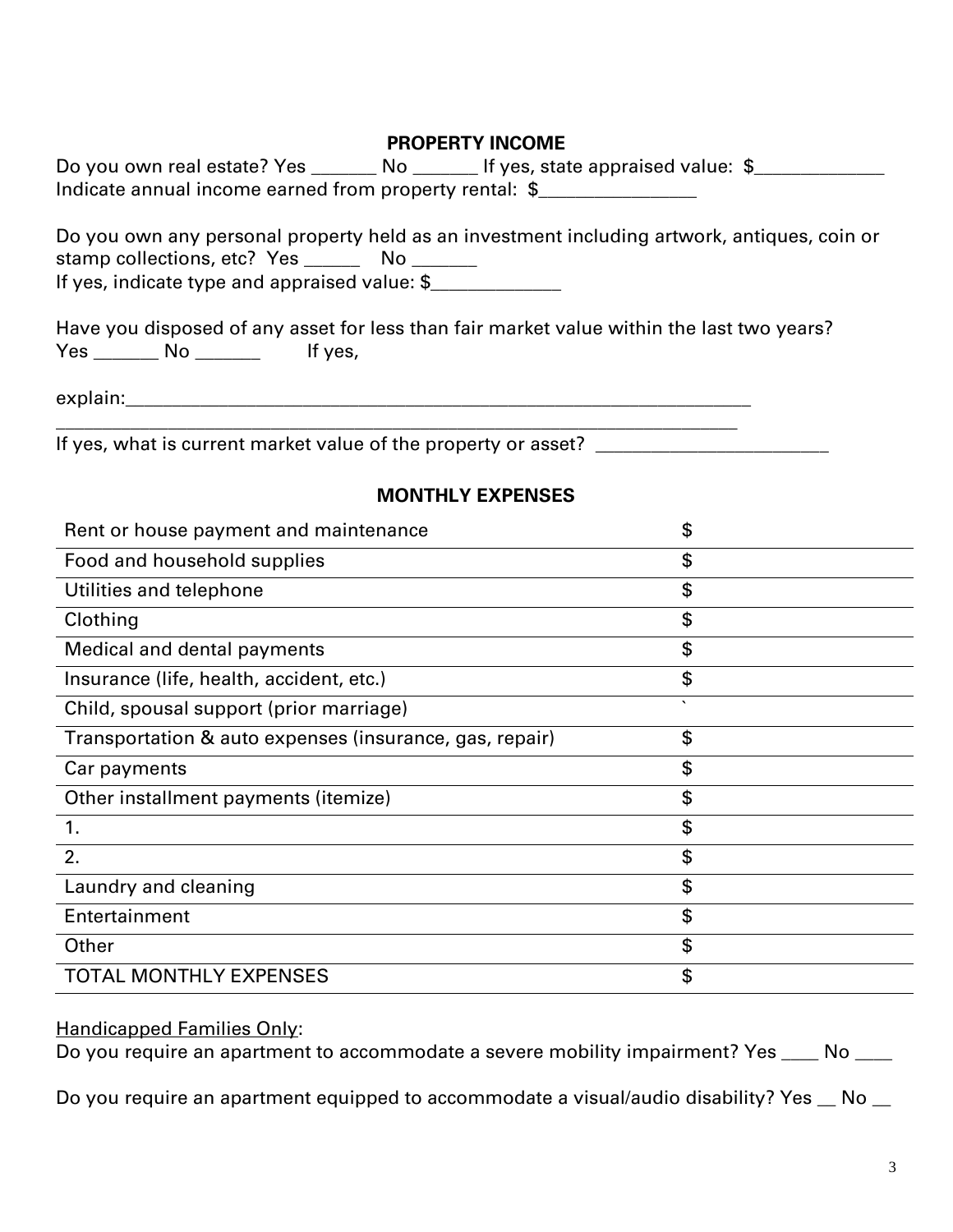Do you pay for a care attendant or for any equipment for the handicapped member(s) of the family necessary to permit that person or someone else in the family to work? YES\_\_\_ NO\_\_\_ If yes, describe expenses\_\_\_\_\_\_\_\_\_\_\_\_\_\_\_\_\_\_\_\_\_\_\_\_\_\_\_\_\_\_\_\_\_\_\_\_\_\_\_\_\_\_\_\_\_\_\_\_\_\_\_\_\_\_\_\_\_\_\_\_\_\_\_\_\_\_

| <b>Elderly Families Only:</b><br>Are you insured under Medicare B? YES____ NO___                                                                                                                                                                 |  |  |  |  |  |  |
|--------------------------------------------------------------------------------------------------------------------------------------------------------------------------------------------------------------------------------------------------|--|--|--|--|--|--|
| If yes, what is your monthly Medicare premium? \$<br>Do you have any other kind of medical insurance? YES______ NO____                                                                                                                           |  |  |  |  |  |  |
| If yes, what is your monthly insurance premium? \$                                                                                                                                                                                               |  |  |  |  |  |  |
|                                                                                                                                                                                                                                                  |  |  |  |  |  |  |
| Do you receive medical assistance through MediCal? YES____ NO___                                                                                                                                                                                 |  |  |  |  |  |  |
| <b>CURRENT HOUSING STATUS</b>                                                                                                                                                                                                                    |  |  |  |  |  |  |
| In accordance with HUD requirements preference in Section 236 housing must be given to<br>individuals and families displaced by government action or presidentially declared disaster.<br>Are you eligible for this preference? YES______ NO____ |  |  |  |  |  |  |
|                                                                                                                                                                                                                                                  |  |  |  |  |  |  |
| Are you the sole tenant of record in your current apartment? Yes___ No___                                                                                                                                                                        |  |  |  |  |  |  |
| Are you being involuntarily displaced? YES ____ NO ____ Please explain: _________                                                                                                                                                                |  |  |  |  |  |  |
| Have you ever been evicted from a rental unit of any kind? YES ____ NO ___ If yes, explain                                                                                                                                                       |  |  |  |  |  |  |
|                                                                                                                                                                                                                                                  |  |  |  |  |  |  |
| Has your residency/tenancy or government assistance in a subsidized housing program ever<br>been terminated for fraud, Non-payment of rent, or failure to comply with recertification<br>procedures? YES NO                                      |  |  |  |  |  |  |
| Are you currently receiving Section 8 assistance where you are living now?<br>YES________ NO________ If Yes: Voucher _____<br>Other <sub>____</sub>                                                                                              |  |  |  |  |  |  |
| <b>HOUSING HISTORY</b>                                                                                                                                                                                                                           |  |  |  |  |  |  |
| Starting in the present, list your addresses for the past five years in order:<br><b>Reason for leaving</b><br><b>Landlord</b><br><b>Address</b><br><b>From</b><br>To                                                                            |  |  |  |  |  |  |
| 1.<br>Present                                                                                                                                                                                                                                    |  |  |  |  |  |  |
| 2.                                                                                                                                                                                                                                               |  |  |  |  |  |  |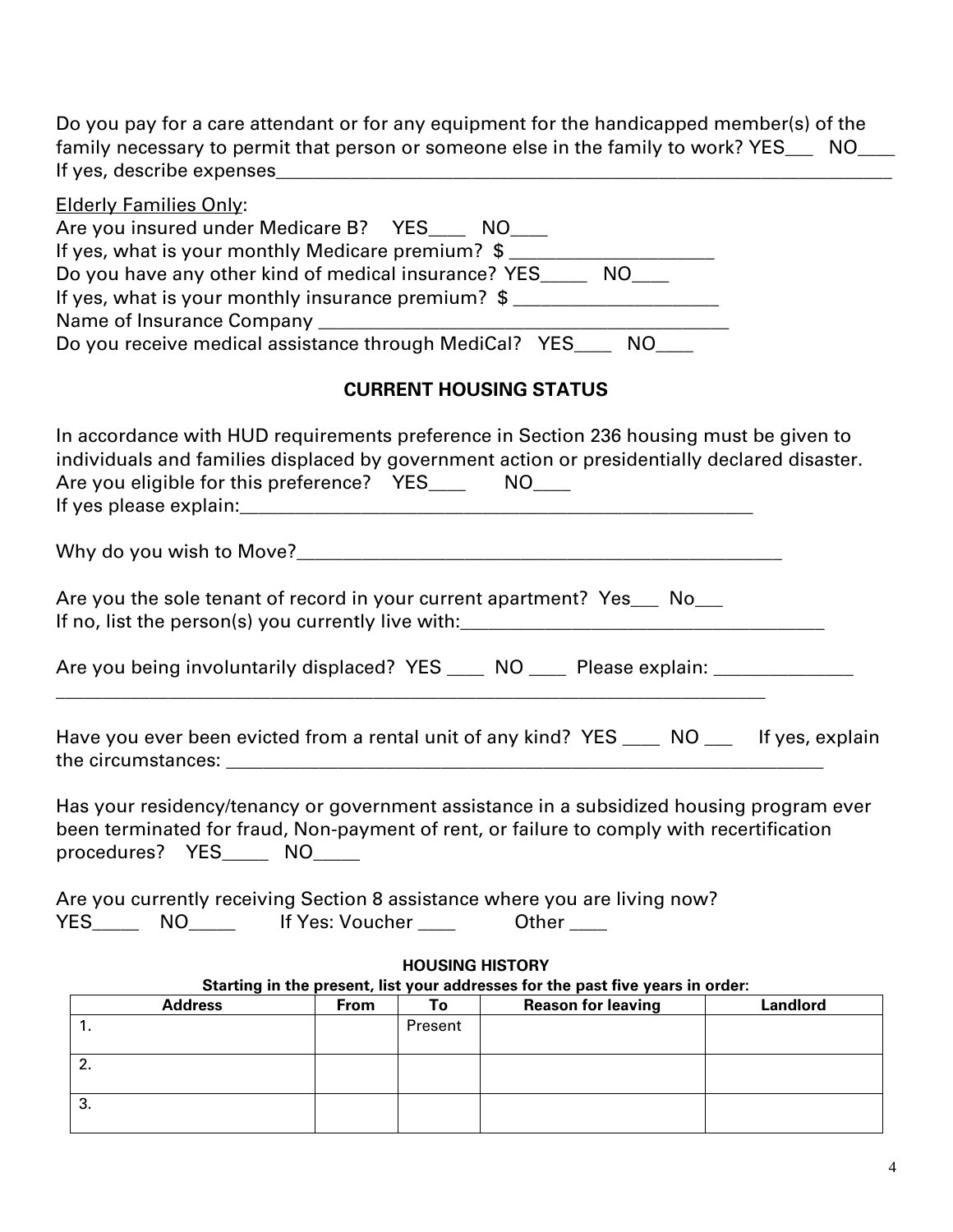List the states where you and any other applicants in your household have resided:

If you have a pet please describe: \_\_\_\_\_\_\_\_\_\_\_\_\_\_\_\_\_\_\_\_\_\_\_\_\_\_\_\_\_\_\_\_\_\_\_\_\_\_\_\_\_\_\_\_\_\_\_\_\_\_\_\_

## **CREDIT/CRIMINAL HISTORY**

| Have you ever filed for bankruptcy? | NΩ |
|-------------------------------------|----|
| If yes, explain:                    |    |

Have you, or any other listed applicant, ever been convicted of a felony. YES \_\_\_\_ NO \_\_\_\_ If yes please explain:\_\_\_\_\_\_\_\_\_\_\_\_\_\_\_\_\_\_\_\_\_\_\_\_\_\_\_\_\_\_\_\_\_\_\_\_\_\_\_\_\_\_\_\_\_\_\_\_\_\_\_\_\_\_\_\_\_\_\_

Have you, or any other listed applicant, ever been arrested for any activity concerning an illegal controlled substance, or abuse of alcohol? YES \_\_\_\_\_ NO \_\_\_\_ If yes please explain

\_\_\_\_\_\_\_\_\_\_\_\_\_\_\_\_\_\_\_\_\_\_\_\_\_\_\_\_\_\_\_\_\_\_\_\_\_\_\_\_\_\_\_\_\_\_\_\_\_\_\_\_\_\_\_\_\_\_\_\_\_\_\_\_\_\_\_\_\_\_\_\_\_\_\_\_\_

| Are you or any member of your household subject to State lifetime sex offender registration in |                   |  |
|------------------------------------------------------------------------------------------------|-------------------|--|
| any state?                                                                                     | <b>YES</b><br>NO. |  |
| If yes, which state(s):                                                                        |                   |  |

# **IMPORTANT INFORMATION**

# **I understand that Lesley Terrace is a non-smoking facility. Smoking is not permitted anywhere on Lesley Terrace property.**

This facility is committed to serving all eligible and qualified individuals regardless of disability. If you need a reasonable accommodation to reside or continue to reside in the facility and have an equal opportunity to participate in the project, you should bring that fact to the Administrator's attention. The Administrator will try to work with you to reach an accommodation in keeping with the fundamental nature of the project and within the budgetary and administrative limits of the facility.

Lesley Terrace has 24 units that have been architecturally altered for handicapped or disabled persons.

The facilities owned and operated by Lesley Senior Communities provide an equal housing opportunity and do not unlawfully discriminate on the basis of race, color, creed, religion, source of income, occupation, sex, gender identity, marital or domestic partner status, familial status, sexual orientation, national origin, ancestry, age, disability; acquired Immune Deficiency Syndrome, (AIDS) or HIV status in the leasing, rental or other disposition of housing related facilities.

I understand that Lesley Terrace is a facility that provides housing only. I understand that Lesley Terrace housing is not licensed as a Residential Care Facility and does not provide any